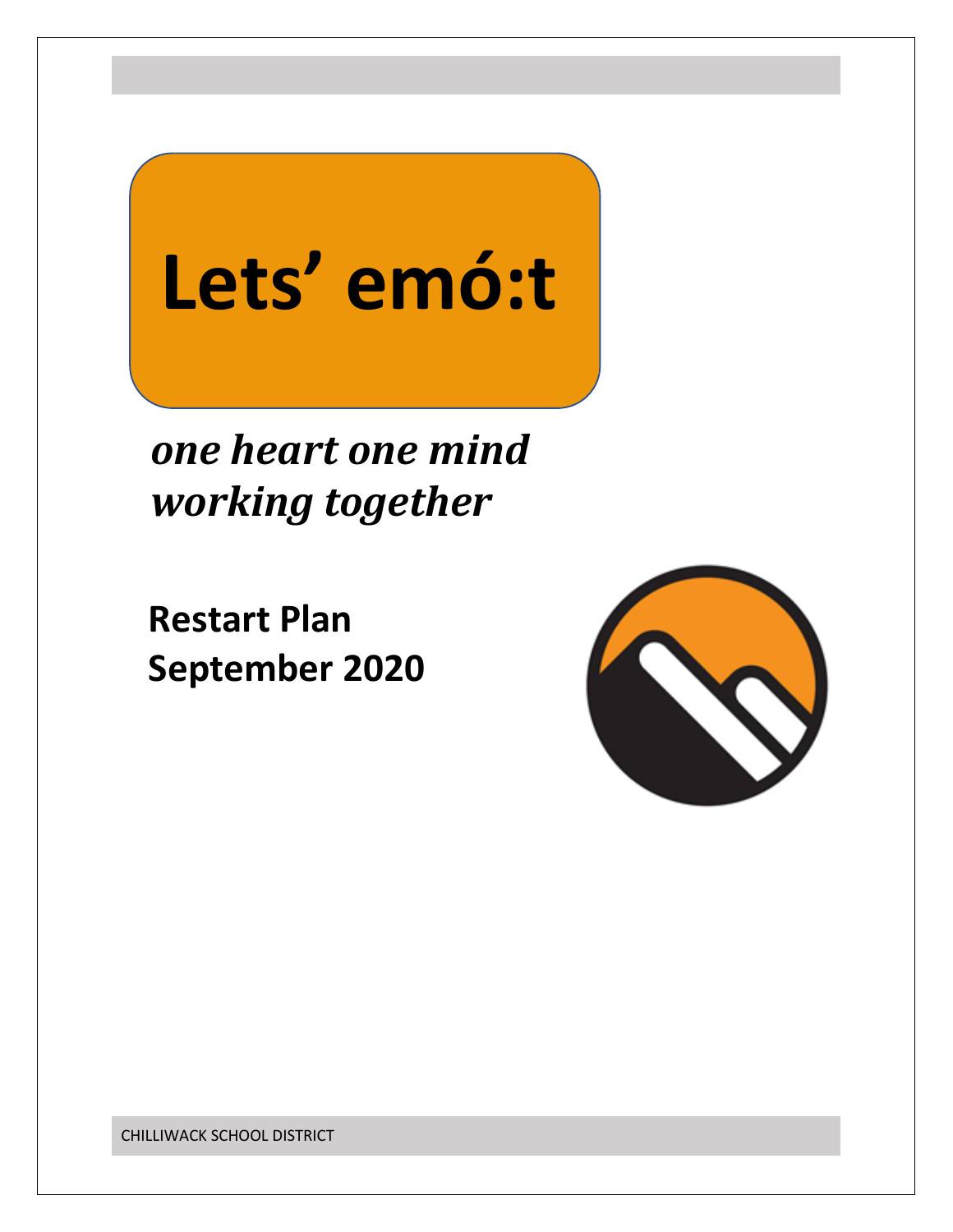# **Chilliwack School District Restart Plan**

# **Lets' emó:t**

The outbreak of the COVID-19 pandemic has been a rapidly evolving situation that has disrupted the lives of many and has significantly changed the way the Chilliwack School District operates. To guide us through these uncertain times, **Lets' emó:t** – *one heart one mind working together* – was developed to serve as a framework for September 2020 and beyond. This document establishes guidelines for addressing the health, safety, teaching and learning needs of our students and staff.

The province has decided that students will return to school in September 2020 under Stage 2 of the provincial K-12 Restart Plan.

- [B.C. K-12 Restart Plan](https://www2.gov.bc.ca/assets/gov/education/administration/kindergarten-to-grade-12/safe-caring-orderly/k-12-education-restart-plan.pdf)
- [COVID-19 Guidance for K-12 School Settings](http://www.bccdc.ca/Health-Info-Site/Documents/COVID_public_guidance/Guidance-k-12-schools.pdf)

The Chilliwack School District follows guidelines set by the Ministry of Education, the Ministry of Health and the Provincial Health Officer. These parameters guide the development of our educational programs and continuity of learning plans during COVID-19.

British Columbia's Provincial Health Officer and the Minister of Education will continue to monitor developments around the COVID-19 pandemic as they determine how to best keep students, staff and the broader community as safe as possible. This means that, at any point during the school year, the province could decide whether schools across British Columbia, schools in a particular region, or individual schools and classrooms need to move from one stage to another. This decision will always be made by the Provincial Health Officer, in collaboration with education officials.

#### **Our School District's Strategy**

Each school has developed site-based plans aligned with the district strategy to give families a clear picture of school life under Stage 2. Our strategy is developed to address key concerns related to health, safety, teaching and learning. Updates with the most recent information and health advice from the province related to COVID-19 in schools will be posted on district and school websites.

#### **Health & Safety**

Health and safety are important organizational priorities and represent a key component of our mental well-being and social-emotional learning (SEL) focus. These protocols are intended to reduce the transmission of COVID-19, but do not completely eliminate all risk. The provincial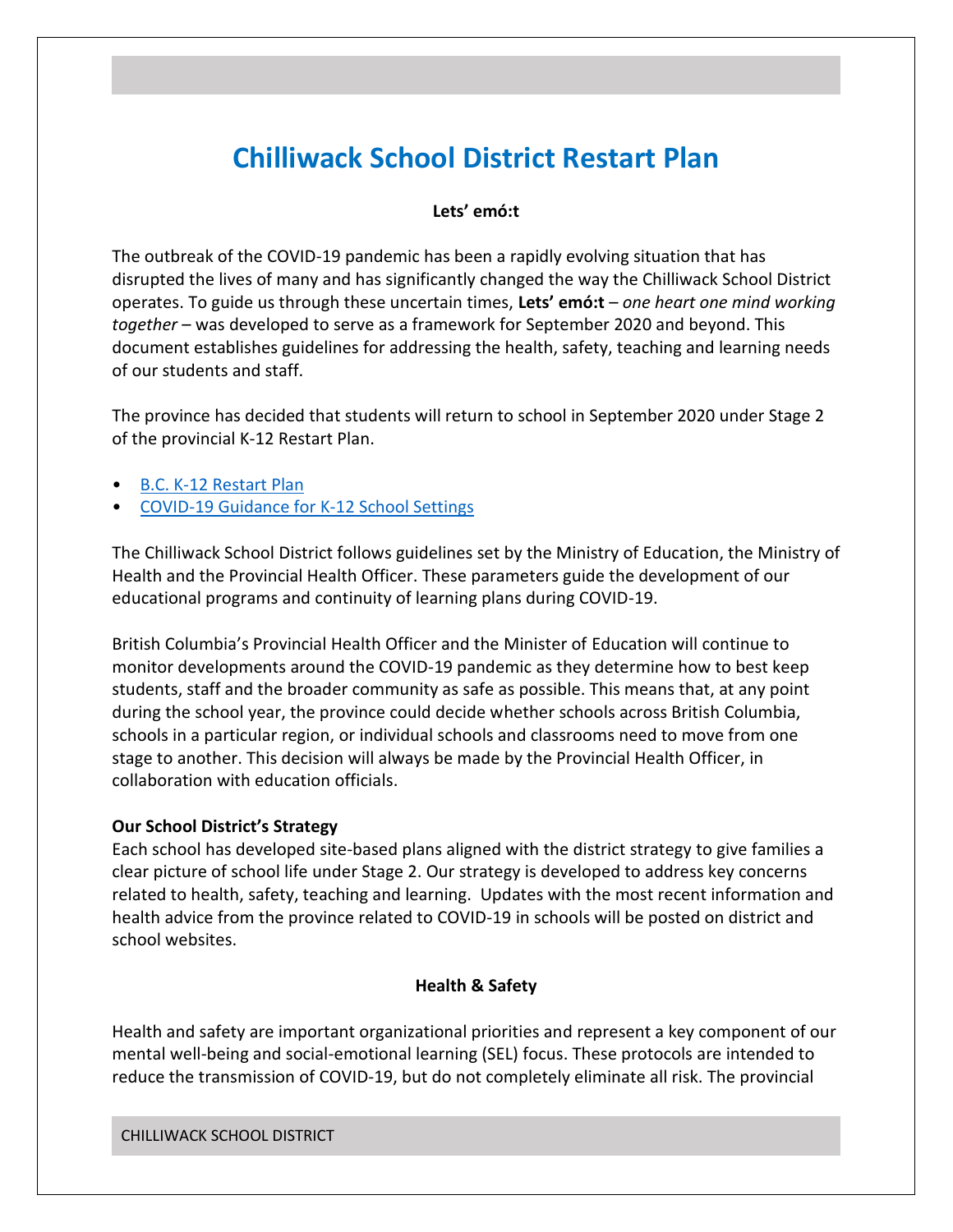restart plans focus on safety does not depend on one single strategy, but many strategies that work together to support the safest environment possible within the complex dynamics of a school community.

These strategies include:

- Cohorts (learning groups)
- Screening for illness
- Strict illness protocols
- Handwashing and sanitizing
- Cleaning standards
- Physical distancing
- Personal protective equipment (PPE), like non-medical masks

### **Cohorts (Learning Groups)**

In the Provincial Restart Plan, a cohort (also referred to as a learning group) is defined as a group of students and staff who remain together throughout the school quarter, semester or year, and who primarily interact with each other. Cohorts decrease the number of close contacts staff and students will have in the school and will assist public health officials in their efforts to trace contacts and contain a potential COVID-19 outbreak.

Cohorts are smaller in elementary and middle schools due to the recognition that younger children are less able to consistently observe personal measures such as hand hygiene, reducing physical contact and recognizing and articulating symptoms of illness. Cohorts are larger in secondary schools due to the increased ability of children to consistently minimize physical contact, practice hand hygiene, ensure physical distance and recognize and articulate symptoms of illness.

Schools will make site-specific plans to minimize the number of staff/adults who interact with learning groups, while continuing to support learning and a positive, healthy and safe environment.

#### **Screening for Illness**

Before coming to school each day, all staff and students must complete the B.C. Centre for Disease Control [Daily Health Self-Assessment](http://www.bccdc.ca/health-info/diseases-conditions/covid-19/about-covid-19/symptoms) to determine whether they can attend or must stay home Families will be expected to complete the assessment daily and follow all health instructions, which serve as a tool to assess their child's wellness before sending them to school. Students who have any symptoms noted on the questionnaire cannot attend school.

All visitors permitted entry to a school or district site must also complete the COVID-19 daily health assessment before entering the building. People with symptoms of COVID-19 or experiencing illness will not be permitted on school district property.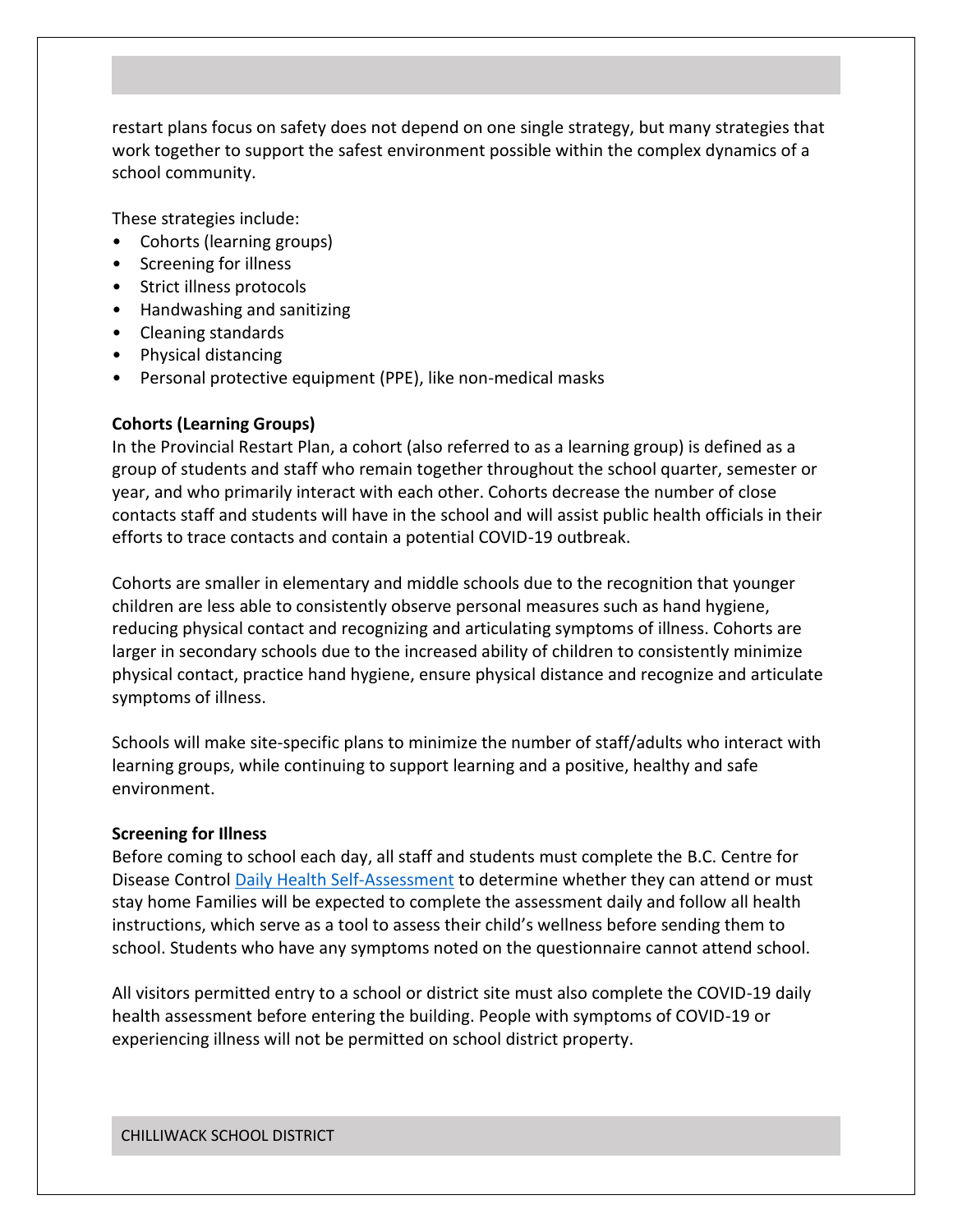# **Showing Signs of Illness While at School**

When a student presents sick with symptoms similar to COVID-19, the student will be asked to wear a mask (if they can safely do so). Designated staff will also wear a mask and will:

- Isolate the child in a room;
- Contact the parents/guardians to take the child home;
- Clean and disinfect the exposure areas

#### **Immunocompromised**

Most children who are immunocompromised can return to in-class instruction when safety measures are in place. Protective self-isolation is only recommended for children who are severely immunocompromised, as determined on a case-by- case basis and in consultation with a family physician.

Families with immunocompromised children are encouraged to consult with their medical health care provider to determine the level of risk regarding their child's return to in-class instruction.

#### **If There is a COVID-19 Case at School**

Positive COVID-19 cases are only confirmed by official public health authorities, in our case, the Fraser Health Authority.

If a student shows any COVID-19 symptoms at school where confirmed case has been identified, there are safety protocols in place to protect students and staff:

- The child waits in an isolated room;
- The school contacts parents/guardians to take the child home;
- Staff clean and disinfect exposure areas; and
- School district notifies public health officials.

If a positive case occurs, our local public health authority will:

- Contact trace to identify potential COVID-19 exposures;
- May recommend testing;
- May recommend 14-day isolation if necessary;
- Get in touch with close contacts; and
- Provide follow-up recommendations as needed, which may include suspending in-class learning.

A positive COVID-19 case will not automatically lead to a school closure—it could be that only the group of students and staff who came in close contact will be required to stay home for 14 days. The school district will work with the health authority in making these decisions. The school will support students learning at home if they are required to self-isolate.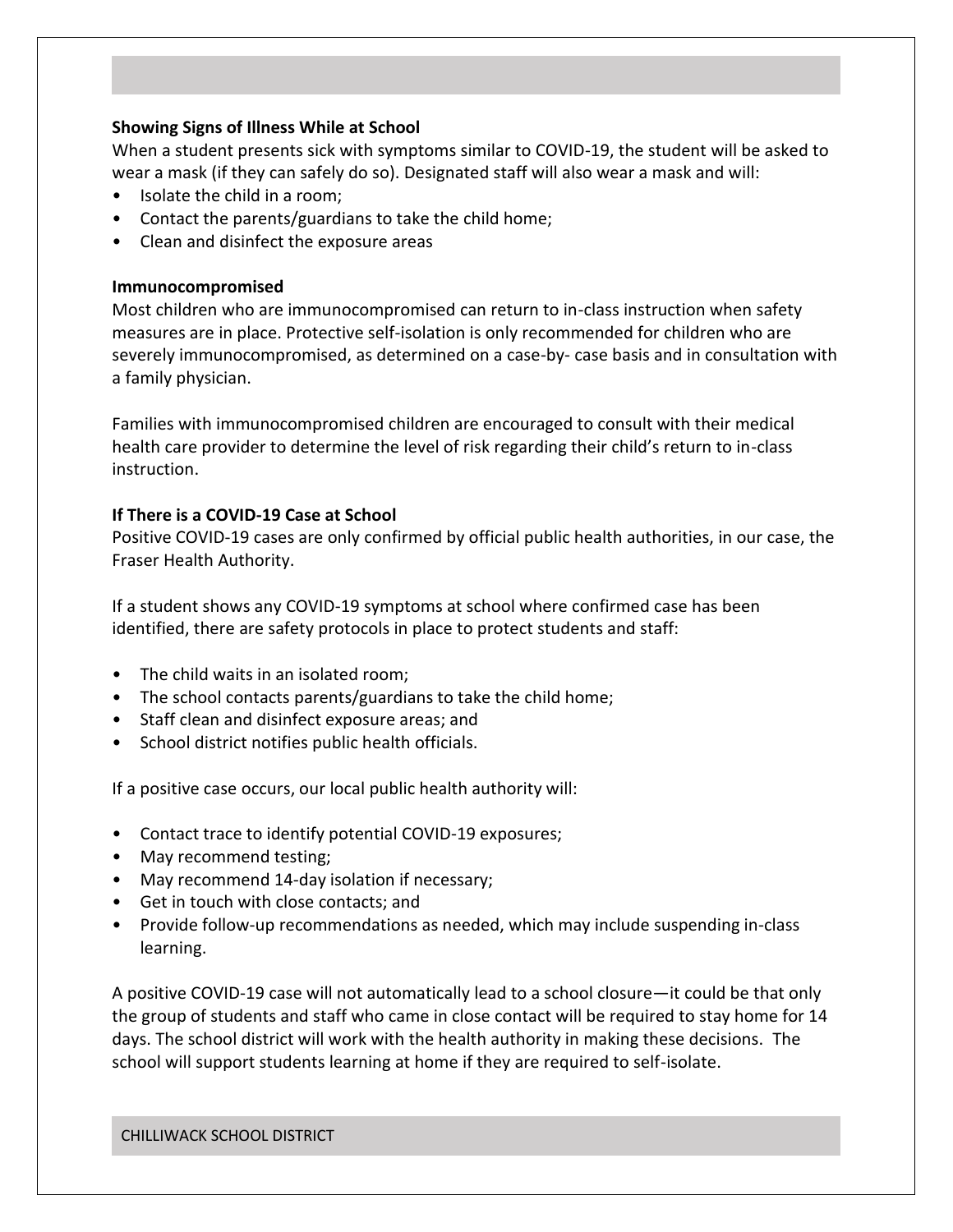# **Handwashing & Sanitizing**

Everyone who enters a school or district site will be required to use hand sanitizer or wash their hands immediately. Students and staff will be required to wash and/or sanitize their hands frequently throughout the day.

# **Cleaning Standards**

All of our custodial teams will follow infection control procedures provided by WorkSafeBC and the B.C. Centre for Disease Control to ensure our buildings are safe and sanitized.

### **Physical Distancing**

Physical distancing is a key component of the provincial restart plan. However, it is not always possible, particularly in the school setting. Schools and district sites will put controls in place to ensure physical distancing throughout their buildings, where possible, including in classrooms, hallways, washrooms and common areas.

In situations where physical distancing is not possible (e.g., buses, classrooms and some sporting activities), extra emphasis on hand hygiene, respiratory etiquette, not participating when sick and cleaning and disinfecting on a regular basis before and after activities are strongly recommended.

# **Masks & Personal Protective Equipment**

Students in middle and secondary school are required to wear non-medical masks in high traffic areas, like buses and hallways, or anytime they are outside of their learning group whenever physical distancing cannot be maintained. Exceptions will be made for students who cannot wear masks for medical reasons.

At this time, masks are not recommended for elementary school students due to the increased likelihood they will touch their face and eyes, as well as require assistance to properly put on and take off their mask (requiring increased close personal contact from school staff).

All staff and middle/secondary students will be provided with a reusable non-medical mask during the first week of school in September. Additional masks will be available upon request.

# **Safety Training & Orientation for Staff**

All staff will be required to participate in orientation and training:

- Review the COVID-19 Safe Work Procedures
- Attend site-based orientation on how the updated guidelines will work in their school.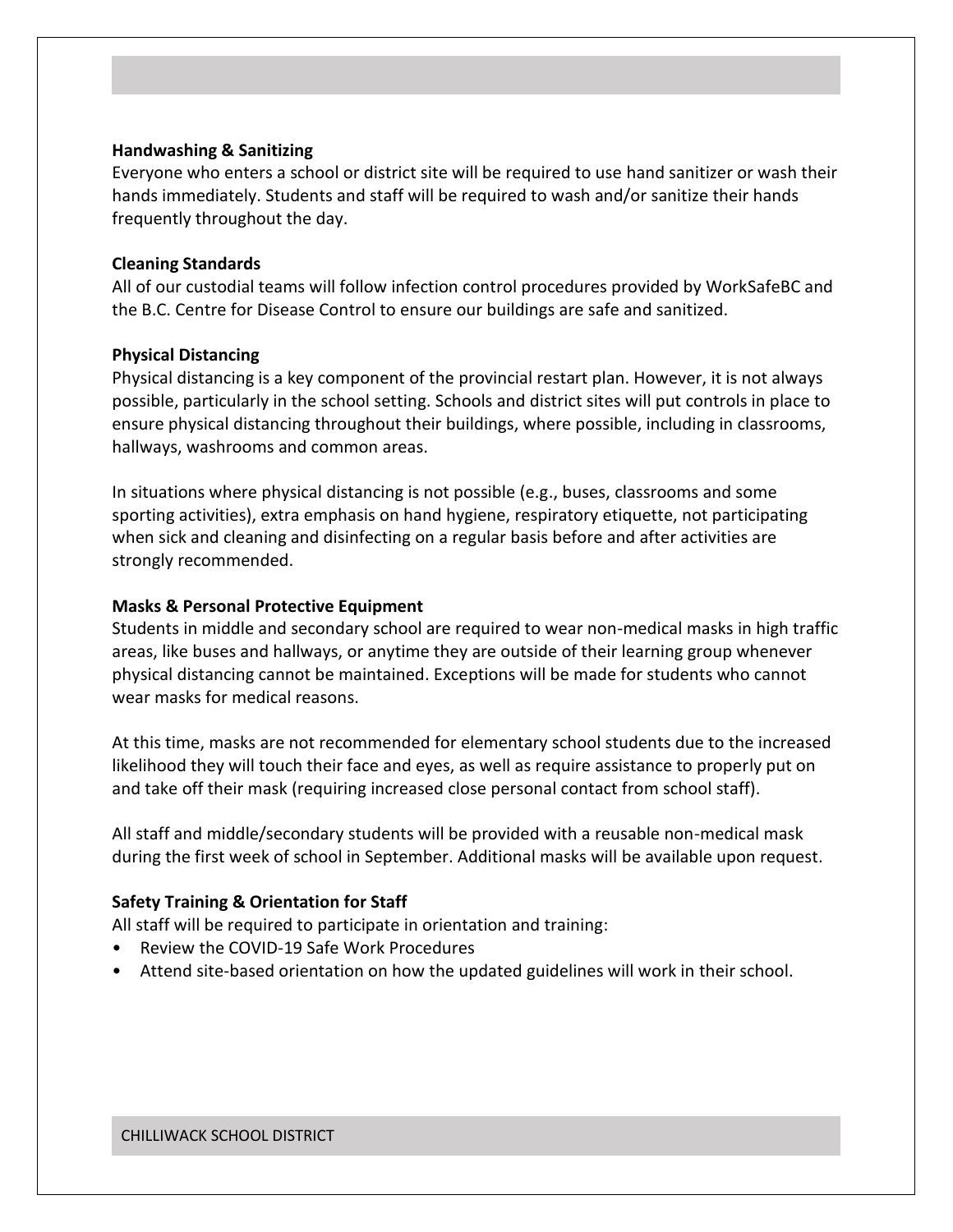# **School Expectations**

# **Arrival and Dismissal**

Students will:

- follow signage to determine their school entry and exit points;
- follow physical distancing guidelines to stay at least two meters apart while they wait outside and to line up when it is time to enter the school

Adults dropping off or bringing students to school will be asked to stay in their vehicle or outside the school, and to maintain a safe physical distance between themselves and others.

Parents/Guardians of children who have complex needs and require support to enter the building should contact their school office. Staff will work with parents/guardians to develop a plan that is safe for both students and staff.

# **Signs**

Signs are posted throughout the school to indicate COVID-19 information including:

- entrance/exits protocols
- visual cues for traffic patterns and maintaining physical distancing
- hand washing/sanitizing stations

# **Washroom Protocols**

Washrooms will be cleaned and disinfected several times throughout the day. Depending on the size of the school and the location of washrooms, schools may assign classrooms and students to specific washrooms.

# **Water Fountains/Filling Stations**

Access to water will not be restricted. Water fountains will be open and available for use. Students and staff are encouraged to use personal water bottles. When using water fountains, students and staff should practice hand hygiene before and after use and not place their mouths on the fountain.

# **Common Areas**

Schools will have measures to promote physical distancing in spaces where students often gather, such as foyers, multi-purpose areas or hallway intersections.

# **Food in Schools**

Students are expected to bring their own food and are not permitted to share with others. School meal programs will continue to be offered and will follow all COVID-19 guidelines.

# **Recess and Playground Equipment**

Students will remain in their assigned learning cohort for recess activities.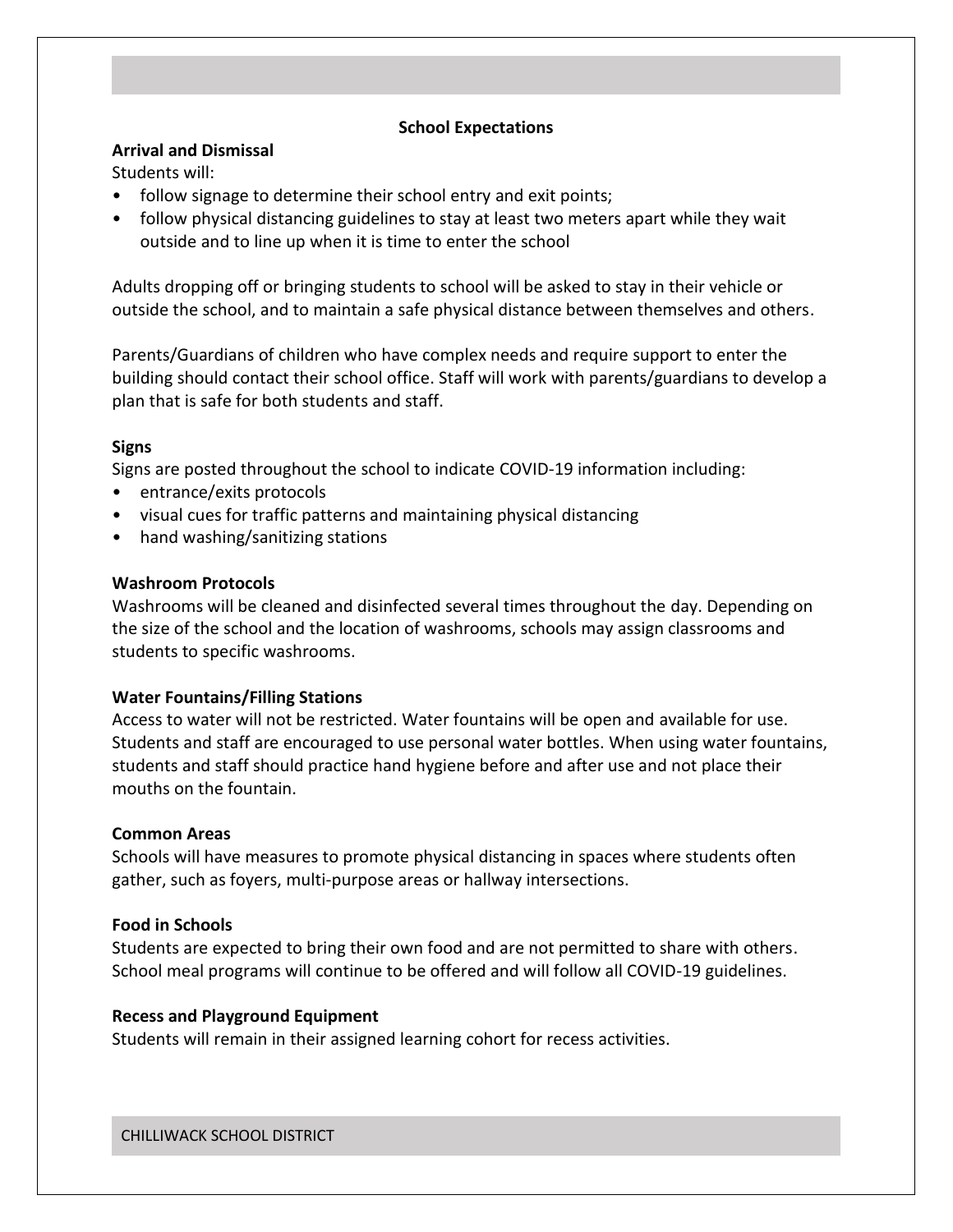# **Open/Closed School Campuses**

Secondary Schools are all open campus. All students and staff leaving campus will be expected to follow physical distancing regulations and all COVID-19 protocols. Upon re-entry all students and staff will be expected to follow re-entry guidelines (e.g., hand washing). Middle and Elementary schools continue to be "closed campus" where students are expected to remain at school during lunch and breaks.

#### **Volunteers and Visitors**

Visitors and volunteers supporting activities that benefit student learning and well-being (e.g. teacher candidates, public health nurses, meal program volunteers, PAC, Parent Volunteer etc). will be permitted in schools and will be expected to follow all Health & Safety protocols.

### **District Staff Entering School Buildings**

All school district staff are permitted to enter school buildings as required and will follow all Health & Safety protocols.

### **Communication with your school**

Families can stay in contact with their schools through their school website, email and phone. Families who need to go into the school must book an appointment in advance.

### **Transportation**

Transportation services will only be provided to students who are registered for transportation and have a valid bus pass.

For additional information regarding The BC Tripartite Transportation Agreement for on-reserve students please visit [\(https://learningservices.sd33.bc.ca/welcome-aboriginal-education](http://www.bccdc.ca/Health-Info-Site/Documents/COVID_public_guidance/Guidance-k-12-schools.pdf)[department\)](http://www.bccdc.ca/Health-Info-Site/Documents/COVID_public_guidance/Guidance-k-12-schools.pdf)

# **Health & Safety Measures for School Buses**

Buses used for transporting students will be cleaned and disinfected according to the guidance provided in regulations. Masks are required for middle and secondary school students.

# **Educational Options**

The Chilliwack School District strongly supports In-class instruction as the preferred method for most students. Th[e BC Education Restart Plan,](https://www2.gov.bc.ca/assets/gov/education/administration/kindergarten-to-grade-12/safe-caring-orderly/k-12-education-restart-plan.pdf) states that "having students in the classroom helps to minimize learning gaps, and provide the academic, social and emotional supports essential for learning". Additionally, parents may choose:

- Hybrid learning offered at [Hybrid Learning on the district website.](https://sd33.bc.ca/hybrid-learning)
- Distributed Learning offered outside the Chilliwack School District through an online learning center.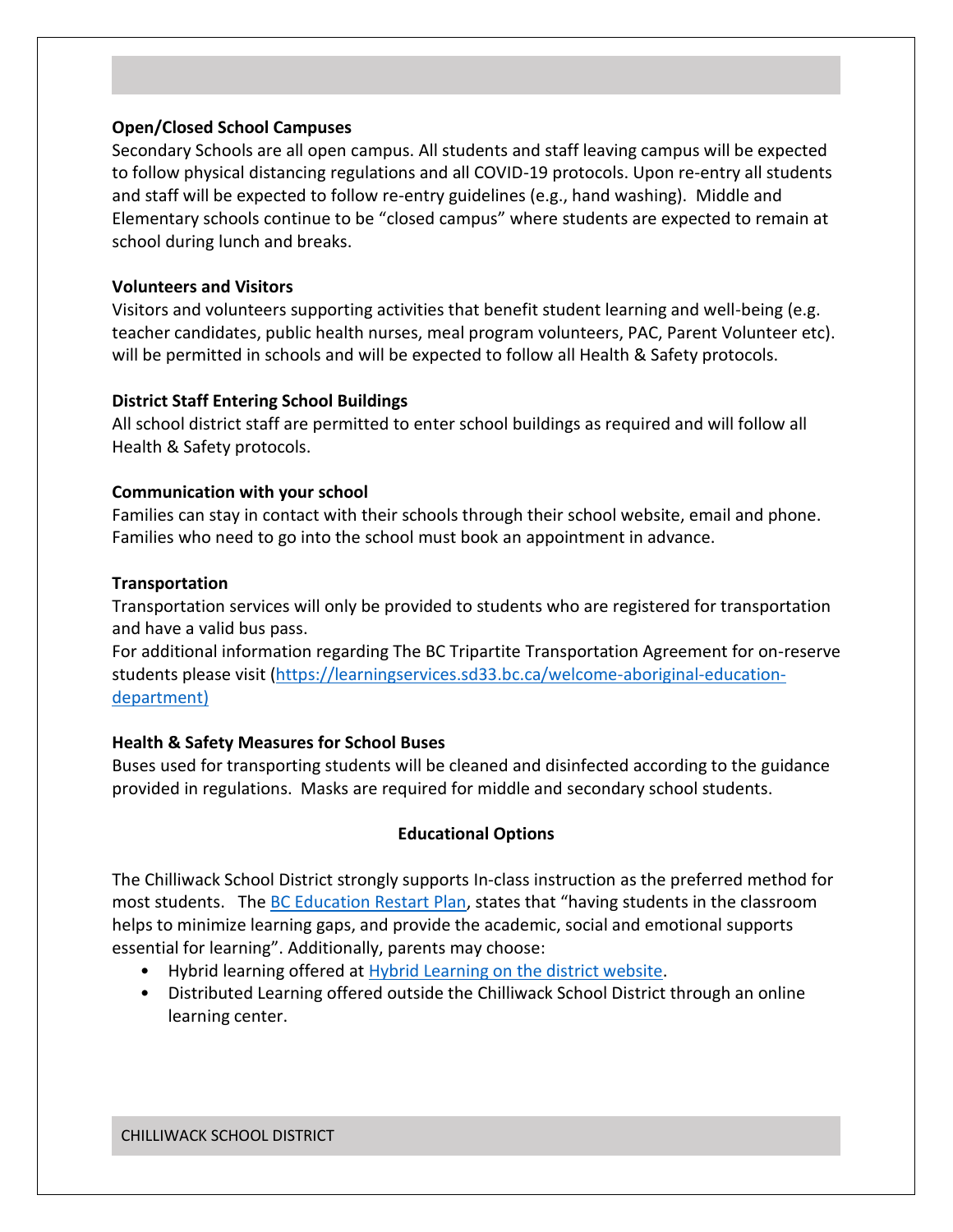• Homeschooling offered outside the Chilliwack School District with a home facilitator (Example: family member) responsible for delivering the educational program to children at home.

Before selecting an alternative to in-class instruction, parents should carefully review options and speak to their school administration.

# **Strong Starts, Preschools and Daycares**

All Strong Start locations will open at the end of September. Locations and schedules will be available on the school district website by mid-September. Connect with specific school sites for information regarding daycare, preschool, and before and after school care programs.

#### **Kindergarten**

Gradual entry for Kindergarten will begin on September 10<sup>th</sup> with full-day attendance by September 23rd.

### **Elementary**

Elementary students will be in school full-time five days per week. Carefully constructed elementary learning groups of 60 (or fewer) will be established for the first term. Classroom teachers and educational assistants will be assigned to provide direct educational programming and wrap-around services to diverse children.

#### **Middle**

Middle students will be in school full time five days per week. Middle school students will be assigned into learning groups of 60.

Classroom teachers and educational assistants will be assigned to provide direct educational programming and wrap-around services to diverse children.

A modified bell schedule may be implemented at each school to reflect staggered, breaks, and dismissal to reduced traffic flow within the building.

#### **Secondary**

Secondary students will be in school full time five days per week. Secondary schools will be organized using an octet system initially for the 2020–2021 school year. This means the school year will be divided into eight time periods, or learning octets. Students will take one courses for 5 weeks, 22 consecutive days. Using this system allows for a move to a Copernican (2 classes per day) system or a semester system (4 classes per day) depending on stage designated by the Ministry of Education.

Please refer to each secondary school website for specific details about breaks, start and dismissal times.

Secondary Schedule Example: [Sardis Secondary School](https://sss.sd33.bc.ca/sites/sss.sd33.bc.ca/files/2020-08/COVID-19%20Planning%20-%20Sardis%20Website%20Communication.pdf)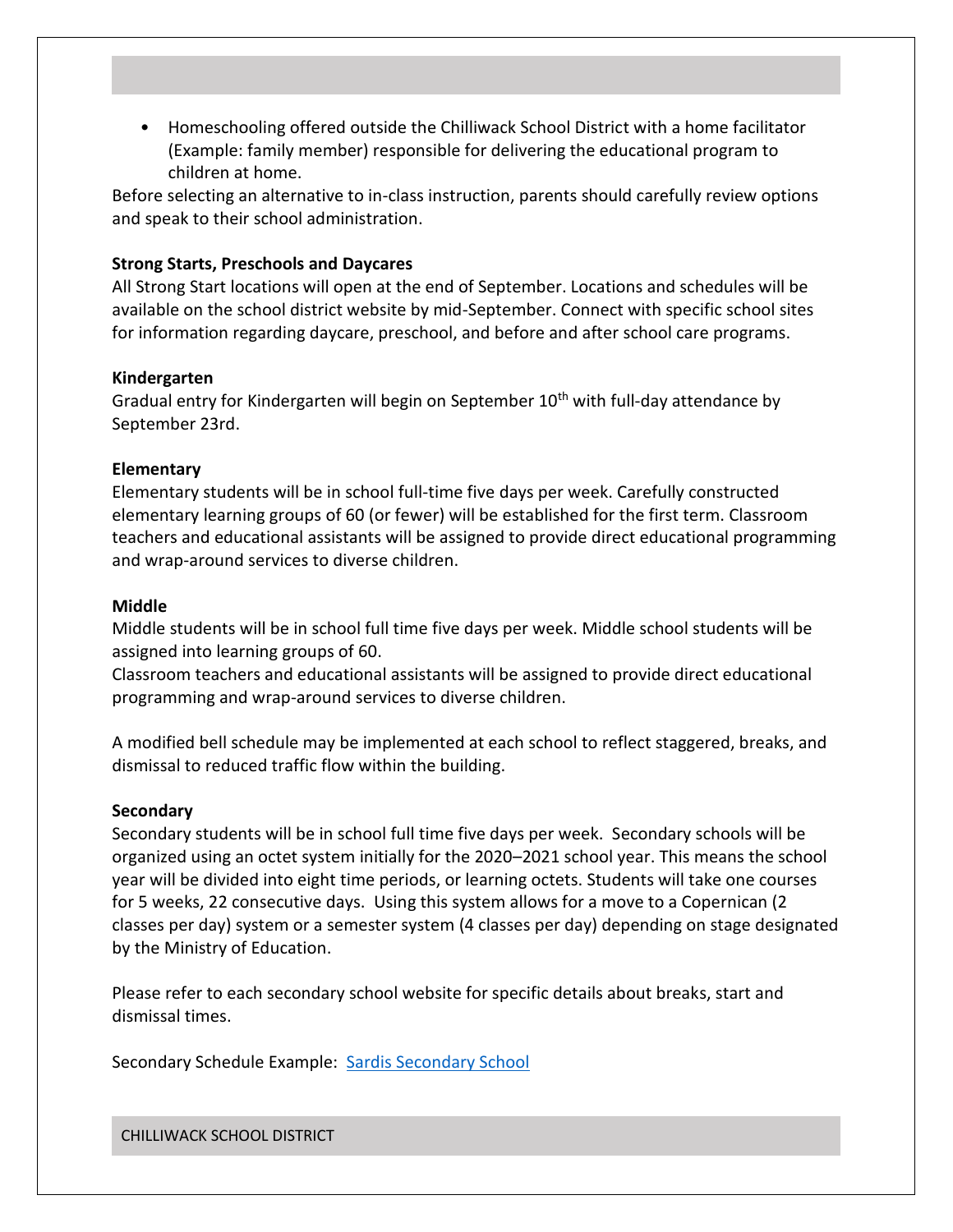#### **Assessment**

Teachers will continue to assess students throughout the school year. We will continue to support the implementation of assessment for learning strategies by providing teachers with professional learning opportunities.

#### **Communicating Student Learning**

Student learning will be communicated in formal and informal ways to students and families throughout the year following usual processes with the exception of large gatherings.

#### **Equitable Support for Diverse Learners**

To ensure equitable access to learning, we will pay specific attention to the diverse needs of our students. School-based teams will prepare for differentiated supports for vulnerable students. These students will be prioritized for higher access to daily interventions and they will also have access to enhanced transition support to start the school year. This includes connecting with families of students who are medically fragile and ensuring that case managers collaborate closely with classroom teachers on student plans.

#### **ELL Learners**

To support new families and/or students who are English language learners (ELL), teachers and the English Language Learning Department will provide resources and supports to ensure the success of each student.

#### **Aboriginal Learners**

Aboriginal Education Assistants and Aboriginal Enhancement Teachers will provide a range of supports for Aboriginal students and families. Cultural activities will be provided in partnership with key Aboriginal stakeholders (First Nations, Metis Association, Sto:lo Nation).

#### **International Students**

Only international students already in Canada and who have pre-registered for the 2020–2021 school year will be accommodated at this time. The province has indicated that after Canada lifts current travel restrictions and non-essential travel resumes, international education programs can resume. International students would need to follow quarantine requirements and any relevant public health orders.

#### **Work Experience and Apprenticeship Programs**

Schools will continue to offer work experience and apprenticeship programs and will work with the district's Occupational Health and Safety team to make sure all placements have appropriate COVID-19 safety protocols in place.